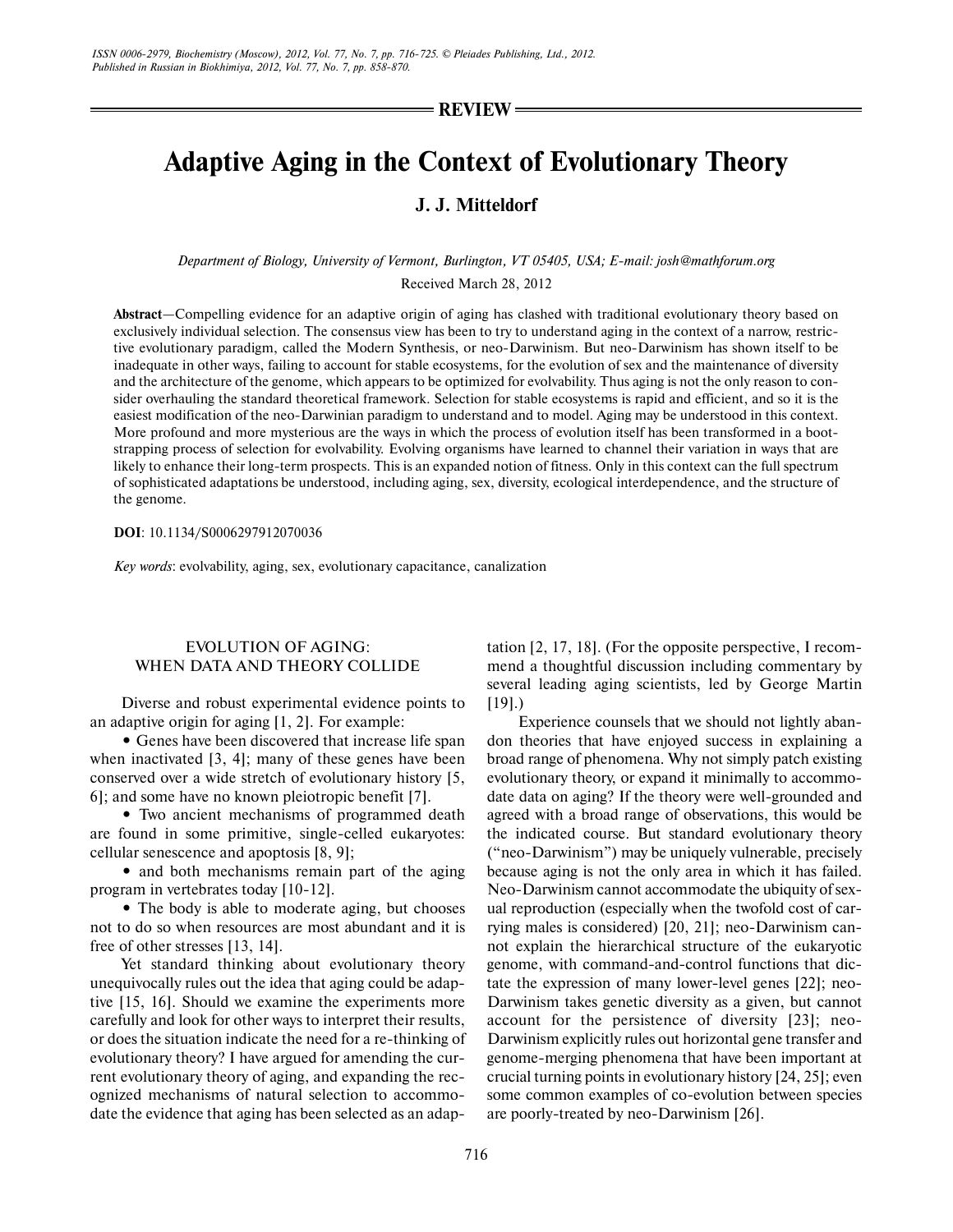The neo-Darwinian paradigm has done well in framing the results of experiments in laboratory evolution; but this may be because laboratory experiments are designed around accumulation of genes that already exist as polymorphisms within the laboratory's breeding population. In other words, lab experiments rarely depend on creation of evolutionary novelty, and never require the multiple independent new structures that are most difficult for evolutionary theory to account for. Furthermore, artificial selection in laboratory models is frequently designed with intention to replicate the neo-Darwinian assumption about how natural selection is supposed to work. Hence laboratory evolution offers no independent test of whether these assumptions are applicable in nature [27].

In fact, the science of neo-Darwinism is uniquely "top-heavy" with theory, and it lacks a solid foundation of observational support. From its origins in the 1920s, the theory was derived from axioms by mathematical scientists, and not pieced together from the bottom up by field biologists [28]. Many evolutionary biologists have been educated to believe that the neo-Darwinian paradigm is "how evolution works". It is the framework within which they think, and no conceivable observation could falsify that belief. New findings in genetics and even medicine are interpreted within the context of neo-Darwinian theory. For the science of aging in particular, this has been a consistent distortion of the underlying data, thwarting understanding.

In recent years, there has been an uprising of dissent against neo-Darwinism, but there is as yet no consensus on what theory might replace it. There is, however, an emergent theme common to many of the criticisms: that is the evolution of evolvability. The process of evolution has itself been the target of natural selection [29, 30], and some broad features of the biosphere are explainable not from the imperative to survive and reproduce, but rather from the imperative to adapt in a changing world [23, 24]. This is a framework in which aging may find a natural explanation [31, 32].

#### FROM DARWIN TO NEO-DARWIN

Today, the dominant school of evolutionary thinking is called *population genetics* or the *modern synthesis* or (the word I shall use) *neo-Darwinism*. It has its roots in the first half of the XX century, when mathematical biologists  $$ notably J. B. S. Haldane [33], Sewell Wright [34], and R. A. Fisher [35] – sought to re-cast Darwin's Theory of Evolution as a quantitative science.

Neo-Darwinism is not the same thing as Darwinian evolution [36]. Darwin was a consummate observer of nature. His thinking was (appropriately, I think) vague and even modestly self-contradictory at times as he described the various ways that natural selection can

work. Neo-Darwinism was a movement to make Darwinian theory more quantitative and rigorous. Influence of the successful methods of XIX century physics is manifest throughout, as is the fashion for eugenics, which inspired and distorted the work of Fisher. Fisher was the most mathematically adept of the three, and the least concerned with biological examples. Of the three founders of neo-Darwinism, it was Fisher's paradigm that has predominated historically. His model describes pure competition among different alleles of a gene, against an unchanging background of other genes, in an unchanging physical and ecological environment. As an axiomatic discipline, neo-Darwinism is straightforward and logically compelling. But the picture of the world which it paints is a simplistic caricature of real-life evolution. There are many cases for which the theory works well, but we should not be surprised that there are other cases for which the theory is inadequate.

Neo-Darwinism is a model for the process of selection, which requires a diverse population in which to work. But where does diversity come from and what maintains it? In particular, how is genetic variation channeled into modes that have a non-negligible probability of being useful enhancements to fitness? These may be much more critical questions for the workings of evolution than the issue of selection [23].

Neo-Darwinism's answer to the question of the origin of variation is blind, random mutation. This was not Darwin's answer. Darwin did not know where genetic variation came from, and he clearly *knew* that he did not know. Based on experience with breeding of domestic animals, he intuited the existence of Lamarckian inheritance; and he regarded "spontaneous" variation as a mystery: "There can be little doubt that use in our domestic animals strengthens and enlarges certain parts, and disuse diminishes them; and that such modifications are inherited" [37], and again: "This has been effected chiefly through the natural selection of numerous successive, slight, favorable variations; aided in an important manner by the inherited effects of the use and disuse of parts; and in an unimportant manner, that is in relation to adaptive structures, whether past or present, by the direct action of external conditions, and by variations which seem to us in our ignorance to arise spontaneously. It appears that I formerly underrated the frequency and value of these latter forms of variation, as leading to permanent modifications of structure independently of natural selection" [37].

Darwin never used the word "fitness", and spoke variously of the qualities that are acted upon by natural selection in different circumstances. Fisher sought to cast "fitness" as the defined target of natural selection, and sought a precise, mathematical definition. In asexual species, fitness can be associated with an individual, and an individual's selective success is measured by the speed with which it copies itself. For sexual species, Fisher faced the complication that no two individuals are identi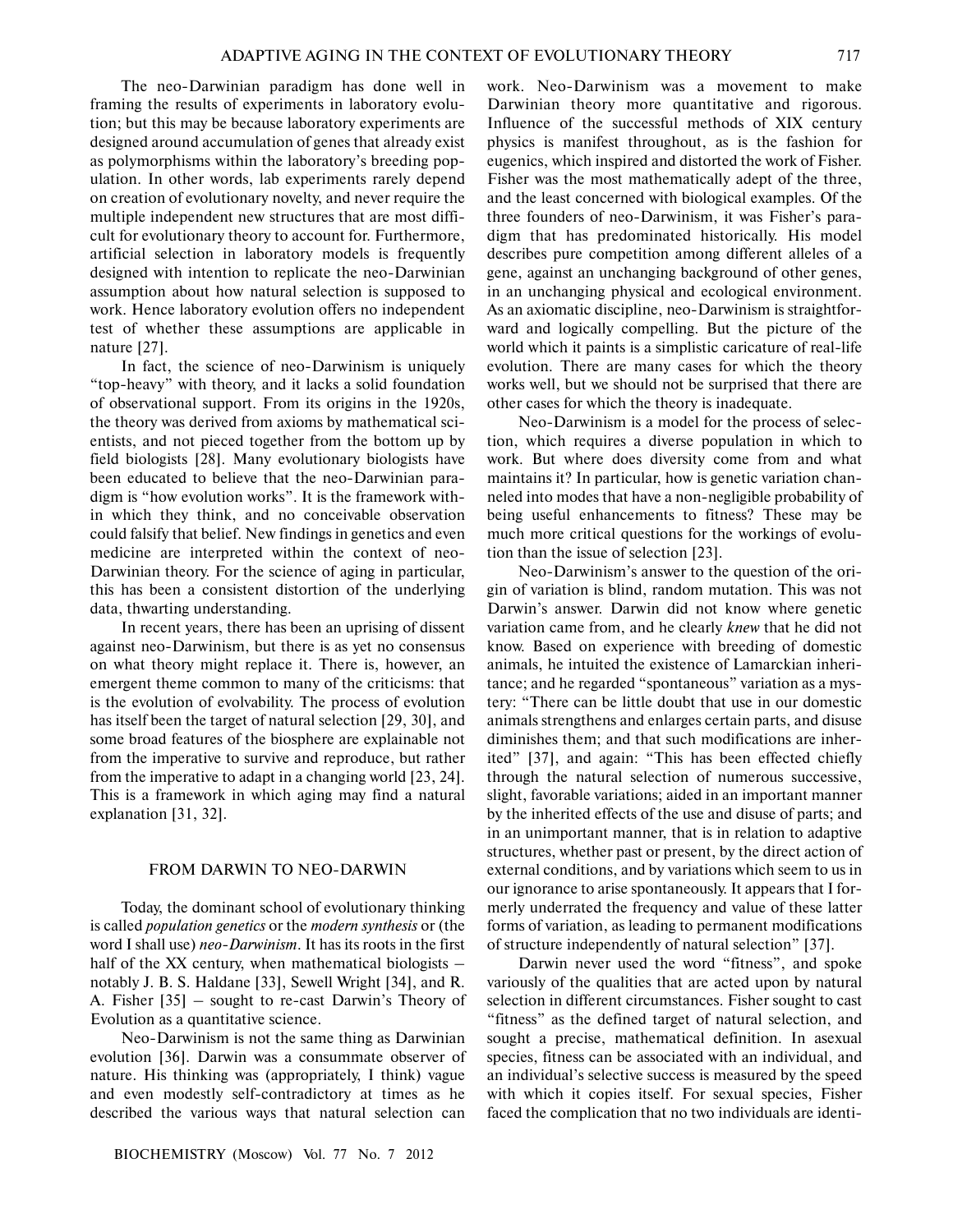cal, and he resolved this issue by associating fitness with genes rather than with whole organisms (hence the popularized notion of a "selfish gene"). The fitness of a gene is a grand average of the contribution that it makes to reproductive success, averaged over all genetic combinations in which it appears, in all different environments. Thus, the theory works well for situations where single genes have unique effects (e.g. eye color), and also when many genes combine additively to determine a single trait (e.g. body length). But it runs into trouble with complex traits controlled by many genes whose effects are interdependent in intricate ways: body shapes, complex behaviors, and, of course, aging.

Early in the history of neo-Darwinism, the single selective mechanism, which Dawkins [38] later dubbed the s*elfish gene*, came to be regarded as the unique standard of theoretical legitimacy. Missing are many other mechanisms conceived by Darwin, including the role of ecological context, which was the very etymology of the word "fit". Too many biologists seek to understand evolution one-species-at-a-time, or (worse) one-trait-at-atime, as if the ecological context were fixed and unchanging. Neglected also is the interaction among genes – the common condition that genes work together – and that the effect of any particular gene depends critically on the combination of other genes with which it is associated. The interaction among genes is termed *epistasis*, and in neo-Darwinism, it is taken to be a small effect that modifies but does not essentially alter the action of natural selection. For traits that involve many parts acting together, this is a poor approximation. There is evidence (unknown in Fisher's time) that the evolutionary process is highly optimized. For example, genes that function together are linked on the same chromosome, so that they are likely to be passed on as a unit [39, 40], and mutation rates are low where they are likely to break features of the core metabolism, higher in selected areas where prospects for change are more auspicious [41]. Perhaps it is a small extension of neo-Darwinian thinking to substitute for selfish genes selfish *groups* of interdependent genes; but what is far more difficult to understand: how did the genome come to be structured and optimized in a way that benefits the *rate of increase* of fitness, but not fitness itself [29]?

### **Some Biological Phenomena that Are not Well-Explained by the Neo-Darwinian Mechanism**

**Sex.** This is the most widely-recognized failing of the selfish-gene theory. Recombination and gene sharing are nearly universal in the biosphere. Sex was an invention that greatly enhanced the rate of evolvability, but this is a long-term investment in the community. It fits poorly with the neo-Darwinian emphasis on offspring count and immediate benefit. In these terms, sexual reproduction is

usually implemented at enormous individual cost: for higher organisms, the price is a factor of two in conventional measures of fitness, the "cost of males". This in itself may be considered a one-line disproof of the thesis that short-term reproductive success is the primary target of natural selection.

Sex maintains and enhances population variation, assuring that many more combinations of traits are tried out than could possibly be tested if mutation were the only source of population diversity. Sex also binds communities together, tying the fate of individuals to the fate of the deme. Thus sex helps to elevate the level at which selection operates from the individual to the breeding community; and, of course, sex could not have evolved based on individual selection. This is an example of the claim (below) that evolution of evolvability is a bootstrapping process that has operated recursively, on an exponentially accelerating scale.

**Genotype-phenotype mapping.** The particular language by which the genotype determines phenotypic traits does not contribute directly to individual fitness; it has an enormous impact, however, on the rate at which evolution can occur. Most obvious and straightforward genetic languages for specifying phenotypes would evolve so slowly as to make biological evolution impossible within the lifetime of our universe. We must imagine that mechanisms of inheritance were not fixed once as a lucky accident that has prevailed because of its evolvability, but rather that mechanisms of inheritance are themselves the target of ongoing natural selection for evolvability.

*Hox* **genes.** The most striking feature of the genotype/phenotype map is its hierarchical structure with *hox* genes controlling the development of entire organs and systems. From *hox* genes to chromosomes, down to the individual exons that are cut and spliced in various combinations to make genes, the entire genome has been organized in modules. This is a global adaptation that must have taken eons to develop, and yet it yields no fitness benefit, only a second order benefit in the *rate of change* of fitness. Hence, it is difficult to reconcile with neo-Darwinist models.

Consider an analogy with computer programs: If genomes were built one mutation at a time, you would expect that they would look like what used to be called "spaghetti code" in the archaic world of Fortran. The genome would be full of quirks and kluges, and things that happen to work in this particular case, though not in general. There is some of this; but remarkably, we find that the genome is hierarchically ordered. There are master switches – *hox* genes – that can turn on whole genetic programs, with many hundreds of genes, all ordered in just the right way.

The benefits of this kind of structuring of the genome are wholly long-term. Unlike the case of sex, it is hard to estimate the cost of a structured genome. But, like sex, the benefits of the structured genome with *hox* genes do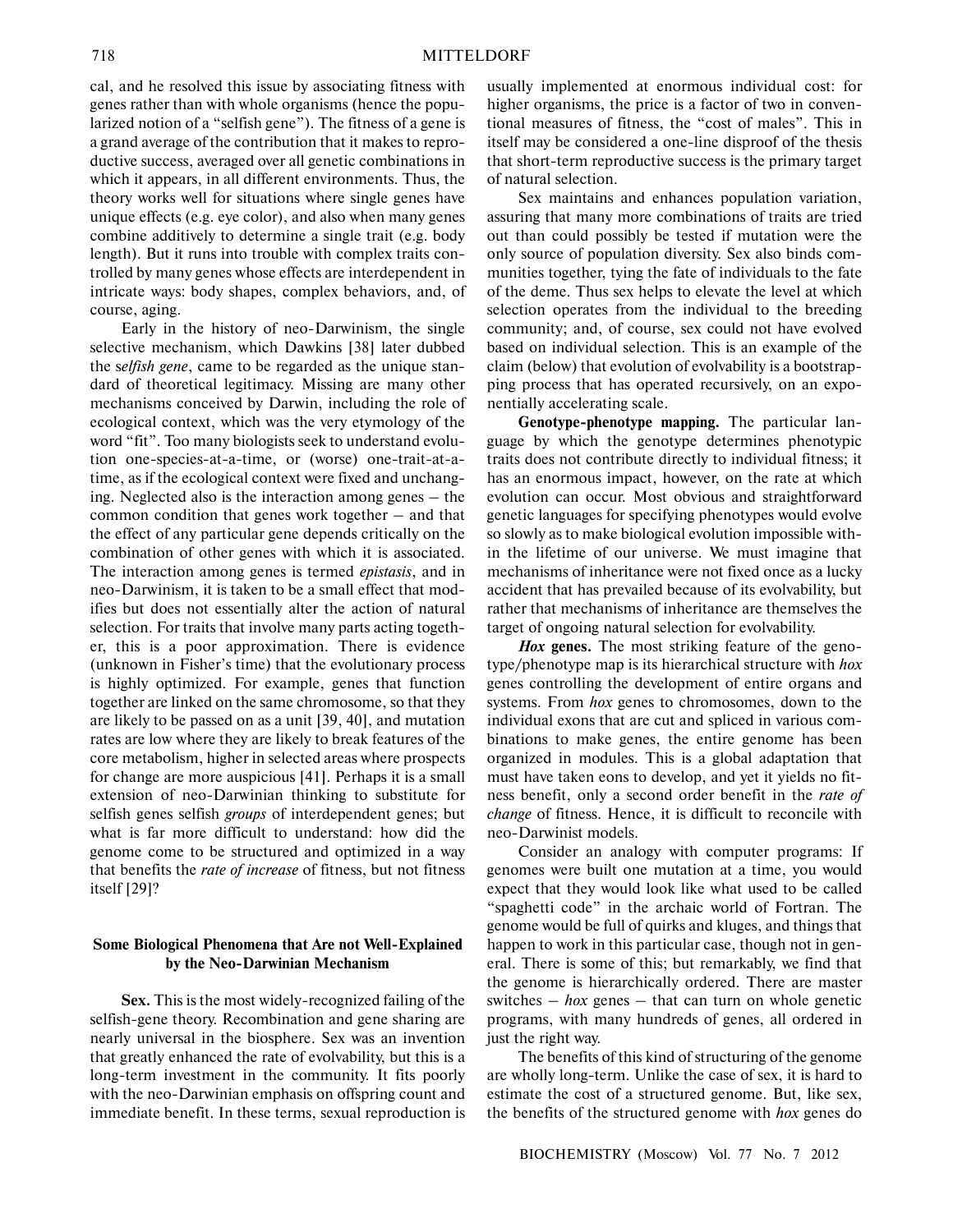not accrue to the individual in the current generation, or even in a small number of generations. The benefit manifests only over evolutionary time, after thousands or tens of thousands of generations.

**Phenotypic plasticity.** In adapting to any particular environment, it is enormously easier to come up with a targeted solution that narrowly addresses the particular situation. And yet, living things are plastic, adapting on the fly to individual variations in their microenvironments. To the extent that the range of microenvironments could never have been experienced in the lifetime of one individual, phenotypic plasticity represents a multi-generational adaptation. Phenotypic plasticity must have evolved as a long-term response to unpredictable change in the environment. This is "lineage selection" on a grand scale.

Remarkably, it has been discovered in recent years that phenotypic plasticity can have a trans-generational component. This has been called "epigenetic inheritance", and its mechanism falls outside the model of neo-Darwinism.

**Epigenetic inheritance.** Can traits that are acquired during an individual's life experience be passed on to offspring? In the XVIII century, this was the primary mechanism of evolution as proposed by Jean-Baptiste Lamarck. Darwin proposed a limited role for Lamarckian inheritance, which he called "use and disuse" of body parts. In the generation following Darwin, August Weismann [42] reported results from one careful but limited experiment that discredited the idea of Lamarckian inheritance for generations to come. What he measured was not Darwin's "use and disuse", but the effect of cutting off a mouse's tail on the tail length of its offspring. (Weismann found there was none.)

Today, Lamarckian inheritance has no place in neo-Darwinist evolutionary theory. However, experiments in recent years have uncovered intriguing examples in which the life experience of an individual affects its offsprings' phenotype for two and three generations to come [36]. This has been named "epigenetic inheritance", but it is not well-understood. Adaptations can be passed epigenetically from the father [43] as well as the mother. The best available hypothesis is that biochemical signaling can affect the histones and methylation that control gene expression, and that the chromosome's environment is somehow replicated along with the DNA.

It has been argued that heritable histone modifications are just the beginning, that Lamarckian inheritance is a much broader phenomenon, and that it entails permanent changes to the genome as well as temporary changes in gene expression [24, 36].

**Co-evolution.** Some instances of co-evolution find a natural explanation within the framework of neo-Darwinism. For example, the symbiosis within the components of a lichen is easy to understand, because lichens comprise two individual organisms that are interdepen-

BIOCHEMISTRY (Moscow) Vol. 77 No. 7 2012

dent. What each one does to benefit its partner reflects back in a direct effect on the self. But there are other examples of co-evolution that do not fit well within the neo-Darwinian paradigm. Consider, for example, the nectar, which flowers provide to bees in exchange for pollination. In the short term, bees are attracted to flowers by their sweet smell and bright colors; but in the long term, bees continue to visit flowers because the flowers provide nectar, which is carried back to the hive for food. Neo-Darwinian logic predicts an opportunity for "cheater" flowers to undermine this system: a mutant plant may invest more in scent and appearance, but less in nectar itself. Then bees would be more likely to visit the flower and carry its pollen, though they might find out too late that there was no nectar to be harvested [44]. The reason that this sort of co-evolution is problematic in the neo-Darwinian paradigm is that the cost of a co-evolved trait is borne by the individual, but the benefit passes to many of the commensal partners, and by the time it is reflected back, the benefit falls broadly on those that have the trait and those that do not.

**Diversity.** Darwin already recognized the maintenance of diversity as a puzzle. He had no knowledge of Mendelian inheritance, and believed that the attributes of an offspring were blended or averaged from the attributes of the parents. With this mode of inheritance, diversity would rapidly collapse. With the neo-Darwinian synthesis, combining Mendelian inheritance with Darwinian selection, the problem of diversity became less severe and attracted less attention. Still, it remains a weakness of neo-Darwinian theory. It is the experience of every neophyte in evolutionary computer simulation that, in simple models (based on standard population genetics) a single genotype evolves quickly to fixation. Evolution proceeds to a fitness maximum, and stops. The models are telling us something about the way biological evolution works: it cannot be a straightforward race to produce the most replicates. Such a simple contest produces permanent winners and eliminates losers far too quickly, and a great deal of information is thereby lost.

In fact, diversity in itself has been a major target of natural selection, a component of fitness at the group level. Some selection for diversity can be explained by conventional models of frequency-dependent selection [45]; but such mechanisms only apply to the maintenance of diversity itself, and not to the creation of second-order mechanisms (like sex and aging) that seem to exist for the purpose of enhancing diversity. In practice, one of the greatest advantages of maintaining diversity is that a trait that was useful in the evolutionary past may be useful again in the future, as environments continue to change and sometimes cycle back to recapitulate features of the past. There is a long-term evolutionary advantage to be had by silently preserving traits that were useful in the past, so they do not have to be evolved anew should they become useful again in the future.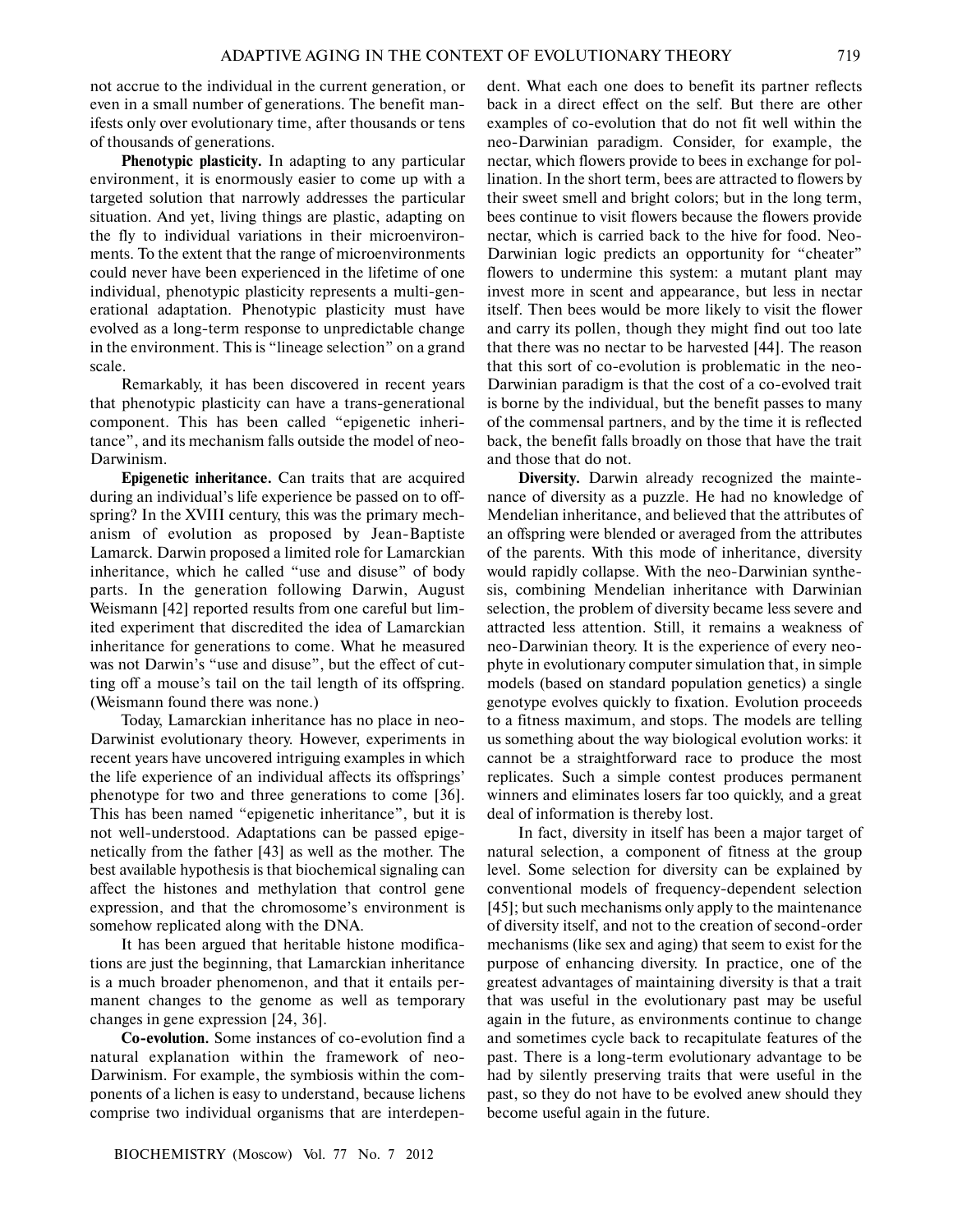**Reversion, or** *evolutionary capacitance***.** Darwin noted that traits may be lost from the phenotype but not the genotype in the course of evolution. What he observed was that it is much easier to re-evolve a trait that was recently lost than it would be to create the same trait for the first time. But in the transition to neo-Darwinism, the idea that a trait might be stored in the genome for later use seemed untenable. This principle was formalized by Louis Dollo [46], and for many decades, it was widely quoted as Dollo's Law: "An organism is unable to return, even partially, to a previous stage already realized in the ranks of its ancestors".

But in our present understanding of molecular genetics, we say that genes remain hidden in the genome, but their expression is suppressed, so that they may easily be recovered. This phenomenon has been re-discovered in the last decade, and named "evolutionary capacitance", by analogy with the ability of an electric capacitor to store charge within [47, 48]. Evolutionary capacitance represents another way in which variation is not blind, suppressing random destruction and favoring adaptive change. This in itself is an exception to neo-Darwinian orthodoxy; but the larger challenge is this: How did the phenomenon of evolutionary capacitance come to be? Like aging and sex and *hox* genes, it is an adaptation, which has value only for the *pace* of evolution, and not for the fitness of the individual or its immediate progeny [29].

**Horizontal gene transfer (HGT).** Bacteria freely exchange genetic information in the form of plasmids. They are promiscuous, picking up DNA that derived from others very different from themselves. HGT in higher organisms is mediated by viruses, and is far less common, but perhaps crucially important at critical junctures. HGT seems to have been responsible for some of the great transitions in evolutionary history. Every organism alive today can trace different parts of its genome to diverse lineages, very different from its direct ancestors. Carl Woese [49] has noted that Darwin's tree of life is, in fact, better characterized as a web of life.

**Predatory restraint.** Many field biologists are convinced by their experience that predator species space themselves out and control their populations to avoid unsustainable expansion. But neo-Darwinist theory denies the possibility that such restraint could evolve. Debates about whether coordinated behaviors of restraint could be found in nature played a key role in the scientific history of the neo-Darwinian model.

#### **History of the Group Selection Controversy**

The ascendance of the "selfish gene" model was accomplished in the 1960s and 70s, in the course of a debate over the question whether an animal community might cooperate to regulate its population density. This is

a key question, and the fact that evolutionary theorists triumphed over observers of nature has led to fundamental and wide-ranging misunderstandings through the last 40 years.

V. C. Wynne-Edwards was an exemplary practitioner of the old school of naturalism. In 1962, he published a book [50] that culminated a life's work on biological communities. He described, citing diverse examples, the ways in which animal populations restrain their reproduction to avoid overpopulation and safeguard the ecological resources on which they collectively depend. A few years later, a smart young biologist named George Williams published his rejoinder [15], in which he took Wynne-Edwards to task for wanting rigor in his theoretical reasoning. Wynne-Edwards was implicitly invoking "group selection", and Williams doubted that this process played a role in Darwinian evolution. It was not theoretically possible, Williams wrote, that natural selection could operate in the way that Wynne-Edwards claimed.

A debate ensued over the following decade, unfolding in pages of evolutionary journals that had once been filled with observations and descriptions but now tended increasingly toward sophisticated mathematics. The debate was disconcertingly abstract, and framed in simplistic terms. "Individual selection" describes the (neo-Darwinian) process whereby one version of a gene comes to replace another, by demonstrating a superior ability to copy itself into succeeding generations. "Group selection" is the process by which communities or entire ecosystems compete and replace one another *en masse*. A cooperating community may achieve a collective viability that is higher than is possible in a similar community lacking cooperation. Cooperation frequently requires individuals to sacrifice some of their own fitness for the sake of the community; so that a cooperative community may out-compete an un-cooperative community despite the fact that the cooperating individuals are individually less fit than the non-cooperators.

Wynne-Edwards, George Price [51, 52], and D. S. Wilson [53, 54] argued that group selection and individual selection were competing forces that contributed to complexity in the workings of evolution. Williams and John Maynard Smith [55], among others, argued that individual selection was so much quicker and more effective than group selection, that whenever the two processes came into conflict, individual selection was overwhelmingly likely to prevail. The contribution to this debate of W. D. Hamilton [56, 57] was to carve out an exception where the individual's sacrifice benefits close relatives. Hamilton provided a mathematical foundation for understanding "kin selection", in which a gene may cause individuals to behave in a way that may be detrimental to the individual bearing the gene, but which is more than compensated by benefits to others who, by virtue of their genetic relatedness to the focal individual, have a high probability of carrying the same gene. Kin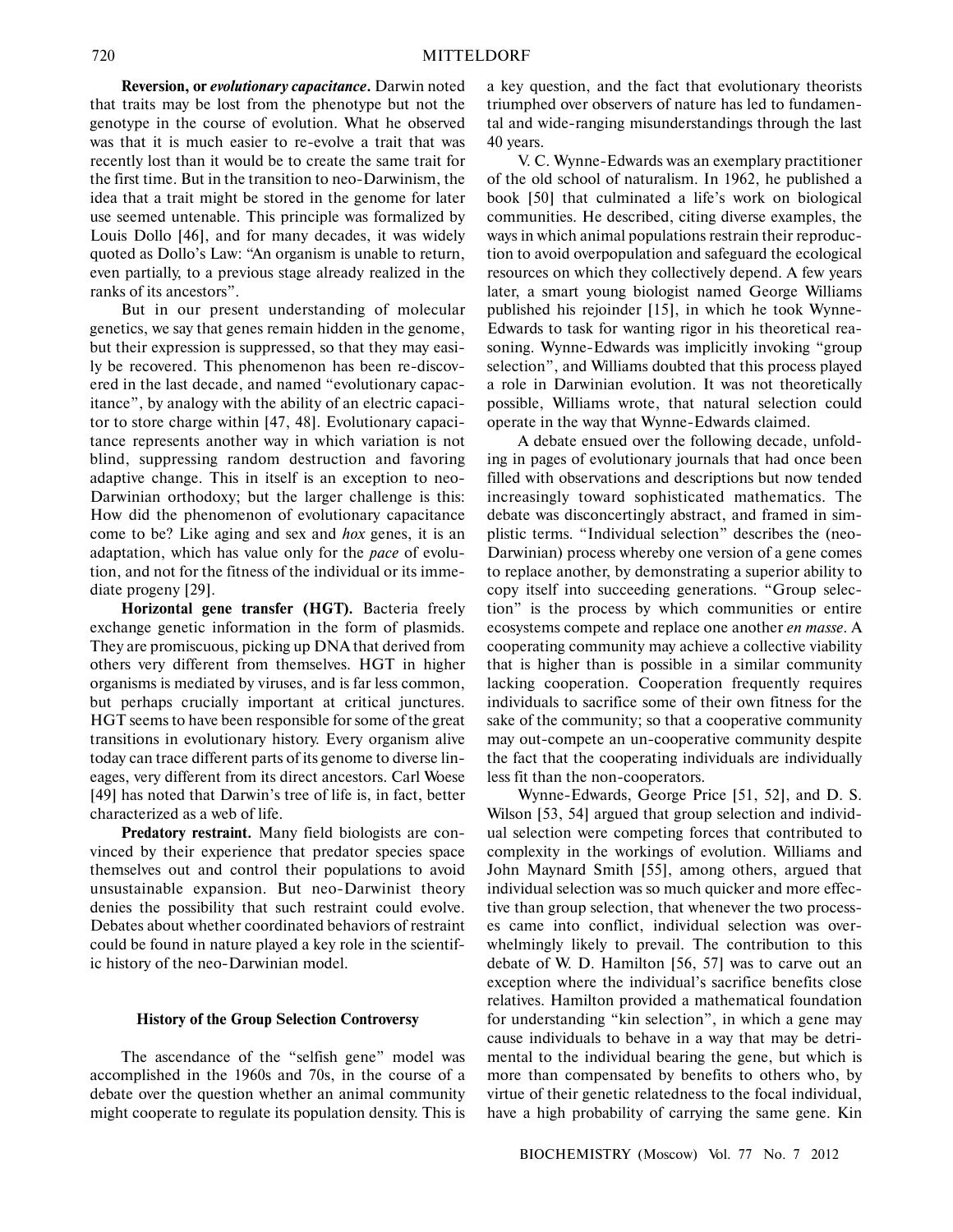selection is the only basis for evolution of cooperation recognized within neo-Darwinism.

The neo-Darwinists prevailed in this debate, and "group selection" became a tag of derision. Cooperation was declared to be an illusion, and any adaptation that appeared to be beneficial to the community must have an alternative explanation from the perspective of kin selection. A wave of theoretical research followed, in which an author would cite an instance of apparent altruism, and propose a mechanism by which it *might* have (implicitly *must* have) evolved through the "selfish gene". The literature of aging has been especially vulnerable to this dynamic.

#### **Special Status of the Population Regulation Problem**

In fact, the phenomenon that Wynne-Edwards described is central to understanding how it is that evolution has managed to transcend the crude race for maximal reproduction, which naive theorists have postulated as the sum and substance of natural selection. Many of the mechanisms described above as affecting only evolvability and not fitness (e.g. sex, *hox* genes, diversity, capacitors) are truly difficult to understand, because the fitness costs are so immediate, while the benefits accrue over long periods of evolutionary history. Group selection must be imagined to operate over an extended evolutionary timescale, all the while pushing uphill against individual selection, which is more efficient and tends to wipe out its progress. Cooperative communities are easily invaded by individuals who benefit from the behaviors of all around them, but do not participate in those behaviors or share the costs. (This is commonly called the "cheater problem" [58].)

But one form of group selection is easy to understand (as first pointed out by Gilpin [59]), and that is cooperation to protect fragile ecosystems and prevent overpopulation. The canonical example is a predator population grown too large for the prey upon which it feeds. Population growth can be rapid, and the line between sustainability and starvation is thin. Within a single generation, a population of predators can wipe out the food source on which its children depend, and trigger a local extinction. Other populations that are genetically programmed for more effective ecosystem preservation can then move in and supplant the one that is too profligate. This is the fastest-acting, and thus the most powerful form of group selection.

Predatory restraint, though strongly altruistic, is easily understood in terms of simple and modest extensions of the neo-Darwinian model. Although individual fitness costs are substantial, shifts in population dynamics can be swift and lethal, wiping out entire communities in a generation or two. This is true both in theoretical models [59, 60] and also observations in nature [61, 62]. The pace of group selection in this case easily rivals the pace of individual selection, and the substantial influence of group selection ought to be perfectly clear.

## **How Aging Might Have Evolved as an Adaptation: Two Mechanisms**

The reasoning that tells us aging has evolved as an adaptation is silent about how or why aging evolved, or what fitness advantage it confers. All theories of aging as an adaptive program fall into just two classes: The Demographic Theory is based on stability of ecosystems, and the dangers of population overshoot; the Evolvability Theory is based on the fact that a population with aging turns over more rapidly, and so is more flexible in response to environmental change<sup>1</sup>. These two theories fit into the larger narrative about the need for a broader understanding of evolutionary mechanisms, beyond neo-Darwinism.

**The Demographic Theory.** All animals depend on other "producer species" for the energy they need to live. As selection for faster reproduction pushes fertility ever higher, there is a danger that animal populations will outgrow the producer species that support them, and suffer population collapse as a consequence [17, 65]. Though it is beneficial for the individuals to reproduce as fast as possible, it is counterproductive (and sometimes catastrophic) for the community when reproduction outpaces the producer species in their ecosystem. Rapid, exponential population growth can lead to overshoot, population crashes, and extinctions. Adaptive aging is an effective response to this problem. Not only is the overall population growth rate tempered, but the death rate is brought partially under genetic control, and deaths from aging follow a complementary pattern: highest when deaths from starvation, epidemics, and overcrowding are at their minimum [66]. The mechanism by which aging might be selected is easy to understand and to model, because population cycles are a rapid and efficient mode of group selection.

Further evidence for the evolutionary connection between population dynamics and aging is provided by the Caloric Restriction (CR) effect. Quite generally, animals live longer when their diet is reduced to near-starvation levels. From a physiological perspective, it is difficult to understand why the stress of starvation should induce a protective effect. But as a population-level adaptation, the CR effect is clearly useful. When the community is threat-

<sup>&</sup>lt;sup>1</sup> There are also benefits based on purging the population of individuals who have been damaged with age, or who have become infertile with age. Such theories are only relevant if we admit the inevitability that damage must accrue with age. But this damage is itself an aspect of aging, so the theories have a kind of circular logic, as pointed out by Medawar [63, 64].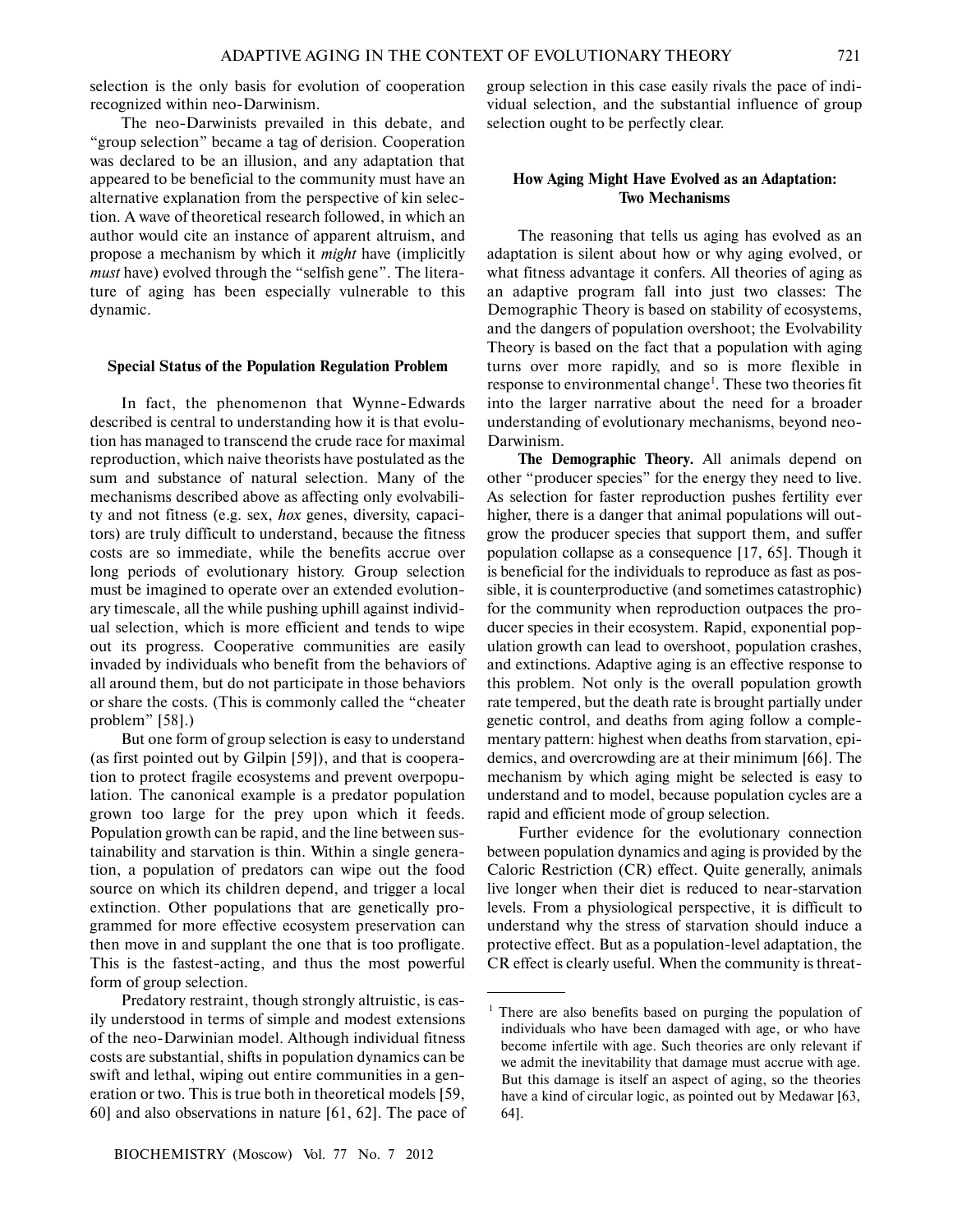ened by starvation, individuals become more robust in other respects. The death rate from aging recedes as the death rate from starvation increases, so that the net result is to stabilize populations in times of abundance and times of scarcity. If the evolutionary purpose of the CR effect is to stabilize population dynamics and help avoid extinctions, this adds credibility to the theory that aging in general has evolved for the promotion of demographic homeostasis.

A weakness of the Demographic Theory is that the same group-level problem can be solved without aging, simply by lowering the individual rate of predation, or by maturing later, or by lowering individual fertility. Why would nature need self-destruction of perfectly sound organisms when similar population regulation could be achieved simply by moderating reproduction rate in response to population density? In answer, there is some evidence that aging (especially in the form of fertility loss) is able to stabilize population cycles at a lower cost to individual fitness than these other life history adaptations [67].

**The Evolvability Theory.** In a population at its carrying capacity, the rate at which new, young organisms can grow up is limited by the rate at which adults vacate their space in the niche. A population that ages creates more opportunity than a hypothetical non-aging population; thus the population turnover rate is higher, and evolution can proceed more rapidly [31, 32]. Aging also promotes diversity, by limiting the extent to which offspring of just a few super-fit individuals might come to dominate a population, and diversity, in turn, benefits the pace of evolution [68]. A population with aging can adapt more quickly when the environment changes, and in an evolutionary race, the aging population will eventually overtake a population that turns over less rapidly because its members do not age. The problems with this theory are quantitative: the costs of aging are immediate and have substantial consequence for individual fitness, while the benefits take many generations to accrue. Numerical models of the process only succeed in evolving aging when the rate of environmental change is set artificially high, and made to proceed consistently in a single direction. The theory has a severe problem with cheaters, because the group benefits of aging are not confined to conspecifics that share the aging gene, but are spread over everyone that shares an ecological niche – potentially including even other species. The mechanism of the Demographic Theory is fast, and easy to understand and to model. The Evolvability Theory works qualitatively, but is difficult to model, and easily undermined by cheaters. So is the Demographic Theory to be preferred? Maybe not.

#### **Evolvability Adaptations and the Evolution of Evolution**

In the above list of major evolutionary features that neo-Darwinism cannot explain, seven of the nine are adaptations that favor the rate of evolution. Some of these do so at substantial cost to present fitness (ranging up to a factor of two for diecious species (separate sexes)), while for others the cost is difficult to account. These adaptations are deep, affecting the architecture of the genome, constraints on reproduction, and the structure of life itself. There are complex features of life that clearly required a substantial time to evolve, and more time to bear fruit as actualized fitness, and which were opposed all during this time by selection at the individual level.

All these features defy present-day evolutionary understanding. Naive, algebraic theory says they are not ESS (evolutionarily-stable strategies) and should not be able even to persist once established, let alone to climb uphill against individual selection during the millions of years that must have been required to create them. Computer models also cannot begin to capture the complexity of the processes by which these features evolved, (though they may be able to account for organization of the genome in ways favorable to evolvability, assuming that there is no cost [39]).

The conclusion must be that adaptations for the rate of evolution have become incorporated far more effectively than we can account for with *any* quantitative evolutionary theory (not limited to neo-Darwinism). It follows from this that the plausibility of the Evolvability Theory for the evolution of aging should not be discounted just because we cannot yet understand or model it. As an evolvability adaptation, the phenomenon of aging is in excellent company, along with other diversity adaptations like sex, and with the genotype/phenotype map, with epigenetic inheritance mechanisms, and the enormous range of adaptations for phenotypic plasticity.

#### **A Bootstrapping Process**

I regard the evolution of evolvability as a great unsolved (and to some extent unacknowledged) mystery. There is no question that evolvability adaptations offer a long-term advantage, but "long-term" in this case means thousands of generations, while short-term selection for the more direct and salient aspects of fitness – survival and reproduction – should have swamped the advantages of evolvability very early in the process.

One hint about how the evolution of evolvability might have proceeded is that it is a bootstrapping process; that is to say, evolvability adaptations make possible the selection of more evolvability adaptations. In order for evolvability adaptations to make headway, paths that offer short-term advantage must be effectively blocked off, inaccessible to the emerging variation that is the feedstock of evolution. The more dead ends are avoided, the easier it is to select adaptations with long-term advantages. Here are four examples of such a "roadblock" process, promoting long-term adaptations by cutting off short-term temptation.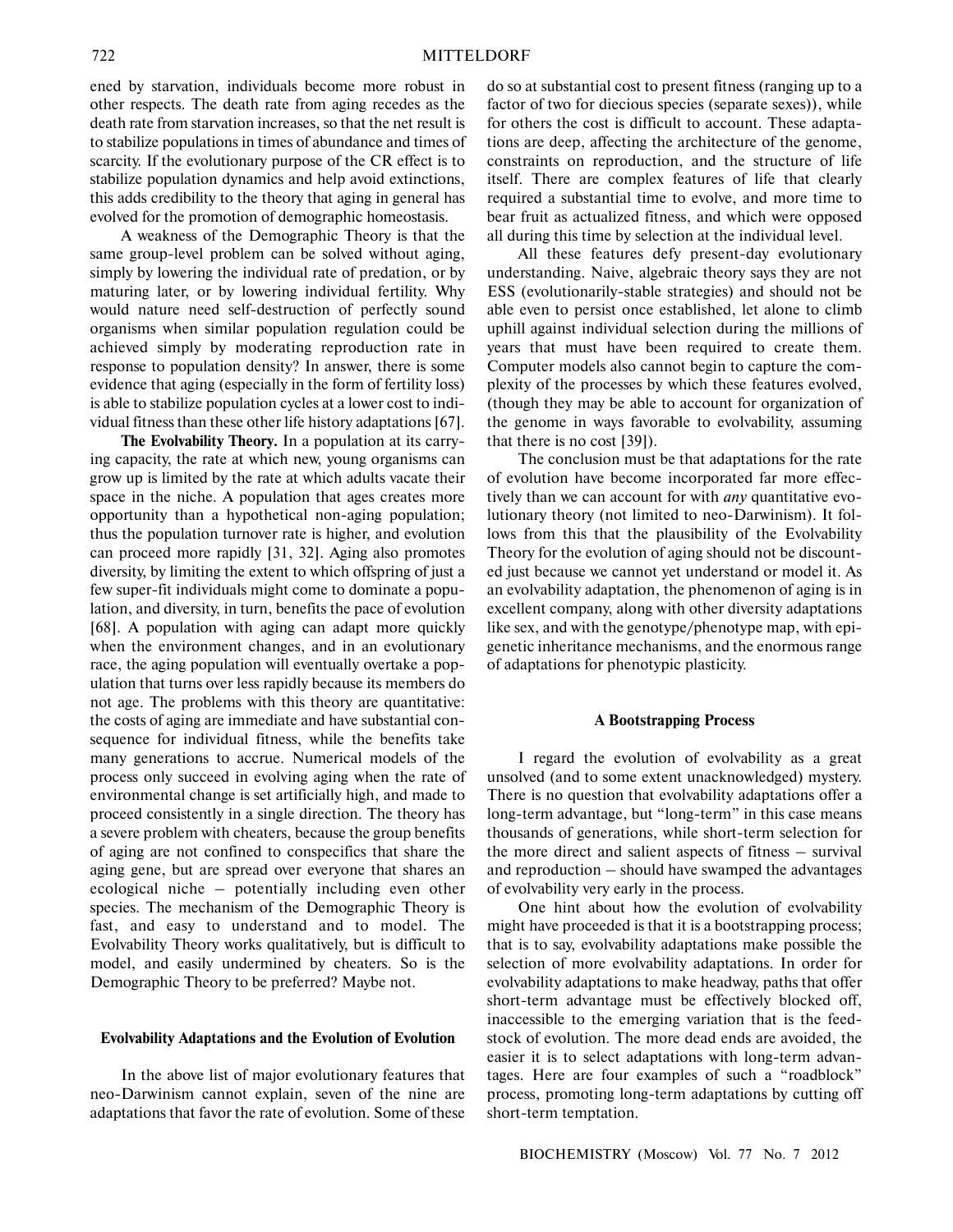1) Protists like *paramecium* exchange genes via sexual conjugation, but they reproduce by mitosis; thus the process of gene exchange is uncoupled from the process of reproduction. Conjugation has short-term costs to the individual and long-term advantages for the community. A successful cell has everything to lose and nothing to gain by sharing its genes with a random partner, because recombination disrupts combinations of genes that have proven successful. Nevertheless, occasional conjugation in protist colonies is vital to the genetic health of the community. Individual cells may replicate hundreds of times between conjugation events. What keeps conjugation behaviors from being lost to short-term selection? The answer is that cellular senescence – the shortening of telomeres – serves to enforce the imperative to share genes. Telomeres shorten with each replication event, and though telomerase is available in the genome, it is not expressed but held back. It is in the process of conjugation that telomeres are restored with telomerase, giving the cell a new lease on reproductive life for several hundred generations to come. This whole mechanism of generation-counting and telomere shortening may be an adaptation for the purpose of locking sex in place, assuring that protists are not tempted to revert away from gene-sharing functions [69].

2) In most multicellular life, sex is firmly tied to the function of reproduction so that there is no reproduction without sex. This is an arrangement that must have required many evolutionary steps, and is also easily lost [17]. Its only purpose is to make sex obligatory, preventing reversion to a life style that is more efficient for reproduction but has less evolutionary potential.

3) In hermaphrodites, there are always mechanical barriers to self-fertilization. In flowers with seed and pollen, the seed is structurally protected from the pollen that is closest. Earthworms have both sex organs, but their anatomy makes it difficult to self-fertilize. And in lizards that are able to change sex, the male and female roles are separated temporally [70].

Inbreeding depression (or "hybrid vigor") has no explanation from genetic fundamentals, and I speculate that it may be a widespread adaptation to discourage selffertilization.

4) The greatest part of the burden of the fitness cost of sex is due not to the mechanics of sex but to the separation into two sexual forms, the "cost of males". In theory, hermaphrodites have a twofold advantage in fitness as measured by reproductive potential (although this difference is not observed when hermaphroditic species are compared side-by-side with diecious cousins [17]). The only advantage of separate sexes is that it makes much more difficult and improbable the reversion to self-fertilization or parthenogenesis.

These are all examples of evolutionary dead ends that have become obstructed. Every time a pathway with short-term advantages is made inaccessible to evolution,

the viability of long-term adaptations is enhanced – including adaptations that offer further benefits for evolvability. This is the bootstrap.

All the mysteries of evolution are about ways in which complex adaptations have come about, involving many pieces that seem to have no adaptive value until assembled. Evolution appears like a conjurer: adaptation gives the appearance of being able to look into the future, though we know that it has had only the past to work on. Like the old carnival fortune-teller with her crystal ball, she has a lot of experience under her belt, and has become so good at gathering clues in the present that she creates a powerful illusion of being able to anticipate the future. We may not yet understand the details of how evolution is able to perform this trick, but perhaps it is a useful framework to think of evolution as a self-modifying process, a system of variation and selection that includes the ability to mold and reshape the directions of variation, if not the criteria for selection<sup>2</sup>.

## MECHANISMS OF EVOLUTION AND THE CHANGING MEANING OF "FITNESS" – THE BIG PICTURE

Fitness is the ability to thrive and expand in the biosphere. This has very different meanings on different scales of time and space. When we look at what has evolved, it is clear that the neo-Darwinian view of fitness that focuses exclusively on the individual and looks just one generation into the future is but a small part of nature's criteria for selection.

The history of life has been described as a progression to ever wider levels of organization, based on competition of larger entities. We presume that evolution began with molecules and proceeded to chromosomes, to cells, to multi-cellular entities, and then to communities. It is likely that at the beginning of this process there was only competition for survival and reproduction, the crudest and most immediate measures of fitness. In that era, the postulates of neo-Darwinism held strictly true. But evolution has been a self-modifying process, as organisms have learned not just how to reproduce faster, but also how to evolve more efficiency, to channel variation in directions likely to be adaptive, and to avoid evolutionary dead ends. In the beginning was only individual selection (and perhaps the "individual" was but a molecule); but over time the contest for ever higher rates of reproduction was gradually transformed to a sophisticated game including com-

<sup>2</sup> James Shapiro has been writing for years about "natural genetic engineering". He cites examples of ways in which microbes are able to modify their own genome in a targeted way in response to stress, and direct their own evolution. We may yet discover that multi-celled eukaryotes and even vertebrates are just as smart as bacteria in this regard [22].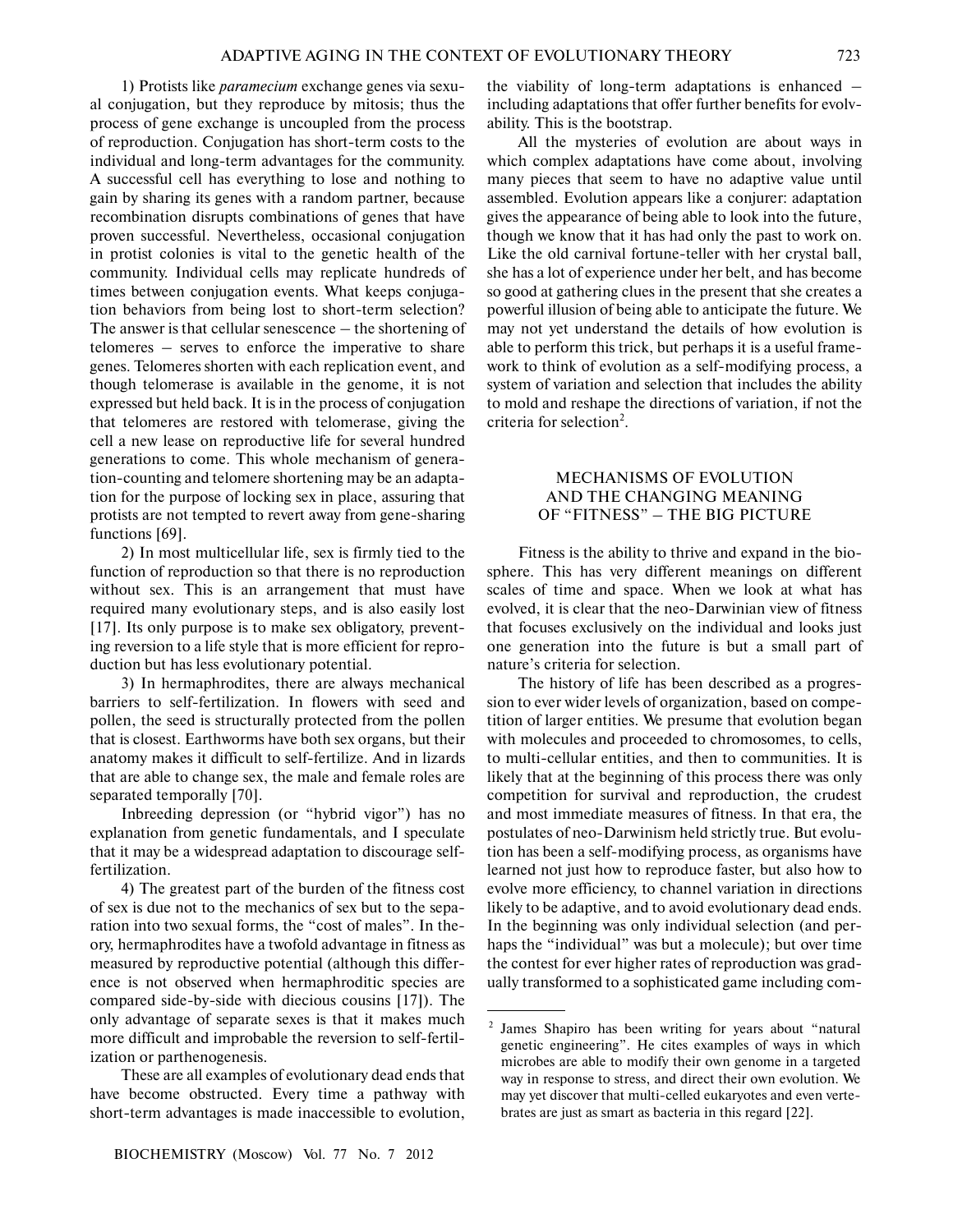petition and cooperation at ever higher levels. In the present, the nature of the competition is highly complex, and can be understood in terms of many levels of selection operating simultaneously.

The benefits of cooperation provide the imperative for forming new, more inclusive evolutionary units. Increments in fitness are traded among levels of selection through the evolution of behaviors that are costly to individuals yet beneficial to groups. Cooperation is necessary for the emergence of new units of selection precisely because it trades fitness at the lower level (the costs of cooperation) for increased fitness at the group level (its benefits). In this way, cooperation can create new levels of fitness and individuality. This trade, if sustained through group selection, kin selection, and conflict mediation, results in an increase in the heritability of fitness and individuality at the higher level. In this way, new, higher levels of selection may emerge in the evolutionary process [71].

In the changing, self-modifying game of evolution, a crucial first step was the emergence of ecological webs of dependency. It became unprofitable (and sometimes disastrous) to reproduce more rapidly than the producers at the base of the ecosystem could sustain. Thus the first group-level adaptations were about cooperation to moderate growth and conserve renewable resources, as described by Wynne-Edwards [50]. But once the straight jacket of competition for ever-faster reproduction was off, the nature of the game changed forever. The door was open for more sophisticated strategies that would bear fruit only over longer periods of time. Programmed life spans were among the first cooperative strategies to emerge, because aging offers immediate benefits for demographic homeostasis and stabilization of ecosystems. But as the necessity for unthrottled reproduction was tempered, the most important strategies to emerge were those that affected evolvability and the pace of evolutionary change, because such adaptations act recursively in an exponentially-accelerating progression.

The remarkable thing about aging is that it has evolved despite substantial individual cost, and despite the fact that its advantage (for evolvability, for diversity, and for stability of population dynamics) is very diffuse, indirect, and weak. If the target of natural selection is evolvability, then aging must be considered part of the fine-tuning. Still, aging has been fiercely defended in the face of substantial selection pressure for longer life span; and aging has become sophisticated and plastic in its implementation. Aging must be understood in the context of an evolutionary process that is itself efficient, complex, and highly evolved.

#### REFERENCES

- 1. Mitteldorf, J. (2004) *Evol. Ecol. Res.*, **6**, 1-17.
- 2. Mitteldorf, J. (2010) *Evolutionary Origins of Aging*, in *Approaches to the Control of Aging: Building a Pathway to*

*Human Life Extension* (Fahy, G. M., West, M. D., Coles, L. S., and Harris, S. B., eds.) Springer, New York.

- 3. Migliaccio, E., Giorgio, M., Mele, S., Pelicci, G., Reboldi, P., Pandolfi, P. P., Lanfrancone, L., and Pelicci, P. G. (1999) *Nature*, **402**, 309-313.
- 4. Ayyadevara, S., Alla, R., Thaden, J. J., and Shmookler Reis, R. J. (2008) *Aging Cell*, **7**, 13-22.
- 5. Guarente, L., and Kenyon, C. (2000) *Nature*, **408**, 255- 262.
- 6. Kenyon, C. (2001) *Cell*, **105**, 165-168.
- 7. Kenyon, C. (2005) *Cell*, **120**, 449-460.
- 8. Clark, W. R. (2004) *Advances in Gerontology (Moscow)*, **14**, 7-20.
- 9. Fabrizio, P., Battistella, L., Vardavas, R., Gattazzo, C., Liou, L. L., Diaspro, A., Dossen, J. W., Gralla, E. B., and Longo, V. D. (2004) *J. Cell Boil.*, **166**, 1055-1067.
- 10. Cawthon, R. M., Smith, K. R., O'Brien, E., Sivatchenko, A., and Kerber, R. A. (2003) *Lancet*, **361**, 393-395.
- 11. Marzetti, E., and Leeuwenburgh, C. (2006) *Exp. Gerontol.*, **41**, 1234-1238.
- 12. Pistilli, E. E., Jackson, J. R., and Alway, S. E. (2006) *Apoptosis*, **11**, 2115-2126.
- 13. Forbes, V. (2000) *Funct. Ecol.*, **14**, 12-24.
- 14. Masoro, E. J. (2007) *Interdiscip. Topics Gerontol.*, **35**, 1-17.
- 15. Williams, G. (1966) *Adaptation and Natural Selection*, Princeton University Press, Princeton.
- 16. Olshansky, S., Hayflick, L., and Carnes, B. (2002) *Sci. Am.*, **286**, 92-95.
- 17. Mitteldorf, J. (2006) *Evol. Ecol. Res.*, **8**, 561-574.
- 18. Mitteldorf, J., and Pepper, J. (2009) *J. Theor. Biol.*, **260**, 186-195.
- 19. Martin, G. M. (2005) *American Aging Assoc. Newsletter*, 1- 15.
- 20. Bell, G. (1982) *The Masterpiece of Nature: The Evolution and Genetics of Sexuality*, University of California Press, Berkeley.
- 21. Burt, A. (2000) *Evol. Int. J. Org. Evol.*, **54**, 337-351.
- 22. Ruddle, F. H., Bartels, J. L., Bentley, K. L., Kappen, C., Murtha, M. T., and Pendleton, J. W. (1994) *Ann. Rev. Genet.*, **28**, 423-442.
- 23. Kirschner, M., and Gerhart, J. (2006) *The Plausibility of Life*, Yale University Press, New Haven, CT.
- 24. Shapiro, J. A. (2011) *Evolution: A View from the 21st Century*, FT Press.
- 25. Margulis, L., and Sagan, D. (2002) *Acquiring Genomes*, Basic Books.
- 26. Thompson, J. N. (1994) *The Coevolutionary Process*, University of Chicago Press, Chicago.
- 27. Endler, J. A. (1985) *Natural Selection in the Wild*, Princeton University Press, Princeton, NJ.
- 28. Sober, E. (1980) *Philosophy Sci.*, **47**, 350-380.
- 29. Layzer, D. (1980) *Am. Nat.*, **115**, 809-826.
- 30. Wagner, G. P., and Altenberg, L. (1996) *Evolution*, **50**, 967- 976.
- 31. Martins, A. C. (2011) *PLOS One*, **6**, e24328.
- 32. Libertini, G. (1988) *J. Theor. Biol.*, **132**, 145-162.
- 33. Haldane, J. B. S. (1924) *Trans Cambridge Phil. Soc.*, **23**, 19-41.
- 34. Wright, S. (1931) *Genetics*, **16**, 97-159.
- 35. Fisher, R. A. (1930) *The Genetical Theory of Natural Selection*, The Clarendon Press, Oxford.
- 36. Cabej, N. R. (2012) *Epigenetic Principles of Evolution*, Elsevier, Boston, MA.